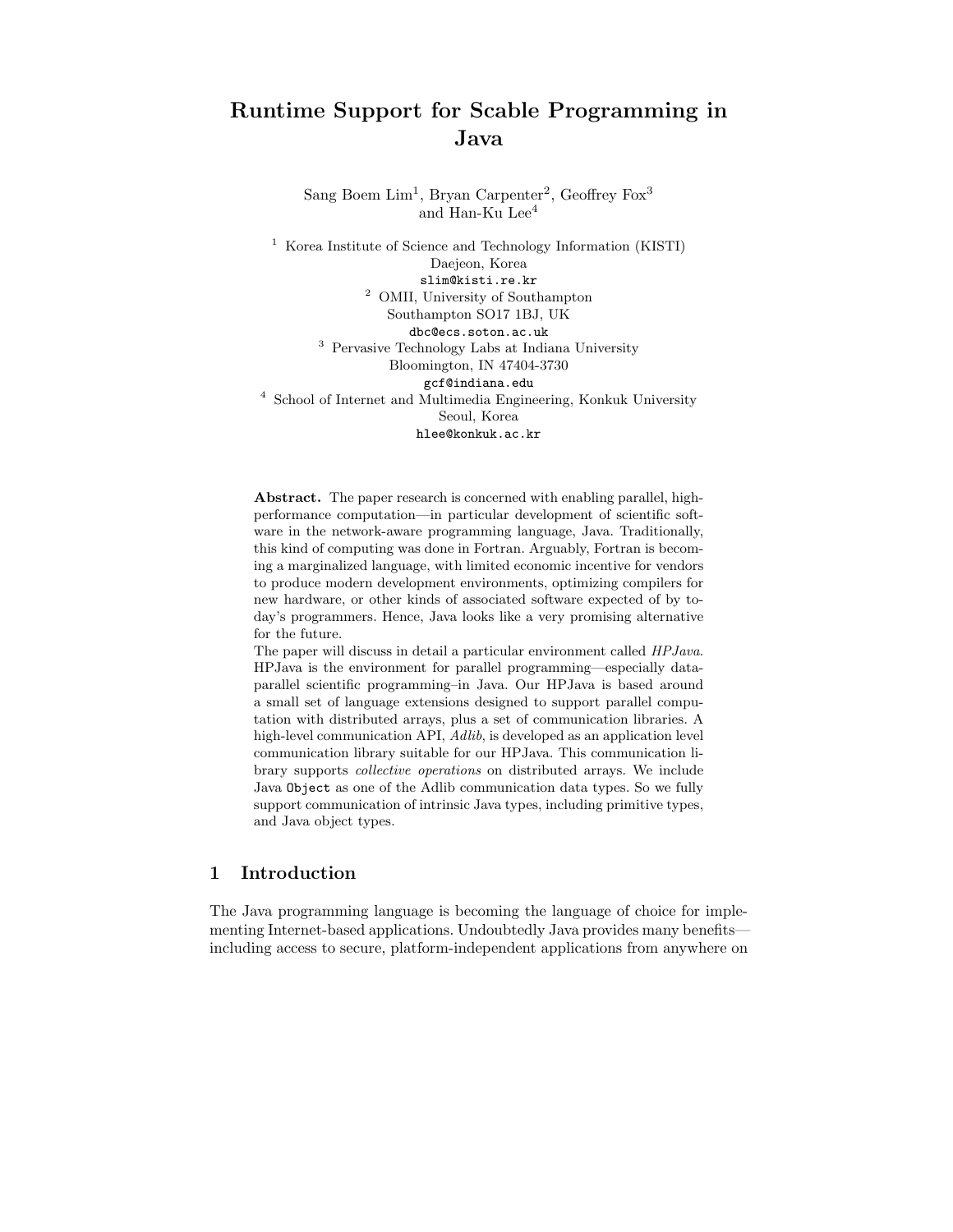the Internet. Java today goes well beyond its original role of enhancing the functionality of HTML documents. Few Java developers today are concerned with applets. Instead it is used to develop large-scale enterprise applications, to enhance the functionality of World Wide Web servers, to provide applications for consumer device such as cell phones, pagers and personal digital assistants.

Amongst computational scientists Java may well become a very attractive language to create new programming environments that combine powerful objectoriented technology with potentially high performance computing. The popularity of Java has led to it being seriously considered as a good language to develop scientific and engineering applications, and in particular for parallel computing [2] [3] [4]. Sun's claims on behalf of Java, that is simple, efficient and platform-natural—a natural language for network programming—make it attractive to scientific programmers who wish to harness the collective computational power of parallel platforms as well as networks of workstations or PCs, with interconnections ranging from LANs to the Internet. This role for Java is being encouraged by bodies like Java Grande [9].

Over the last few years supporters of the Java Grande Forum have been working actively to address some of the issues involved in using Java for technical computation. The goal of the forum is to develop consensus and recommendations on possible enhancements to the Java language and associated Java standards, for large-scale ("Grande") applications. Through a series of ACMsupported workshops and conferences the forum has helped stimulate research on Java compilers and programming environments.

Our HPJava is an environment for parallel programming, especially suitable for data parallel scientific programming. HPJava is an implementation of a programming model we call the HPspmd nodel. It is a strict extension of its base language, Java, adding some predefined classes and some extra syntax for dealing with distributed arrays.

## 2 Related Works

UC Berkeley is developing Titanium [13] to add a comprehensive set of parallel extensions to the Java language. Support for a shared address space and compiletime analysis of patterns of synchronization is supported.

The Timber [1] project is developed from Delft University of Technology. It extends Java with the Spar primitives for scientific programming, which include multidimensional arrays and tuples. It also adds task parallel constructs like a foreach construct.

Jade [8] from University of Illinois at Urbana-Champaign focuses on messagedriven parallelism extracted from interactions between a special kind of distributed object called a Chare. It introduces a kind of parallel array called a ChareArray. Jade also supports code migration.

HPJava differs from these projects in emphasizing a lower-level (MPI-like) approach to parallelism and communication, and by importing HPF-like distribution formats for arrays. Another significant difference between HPJava and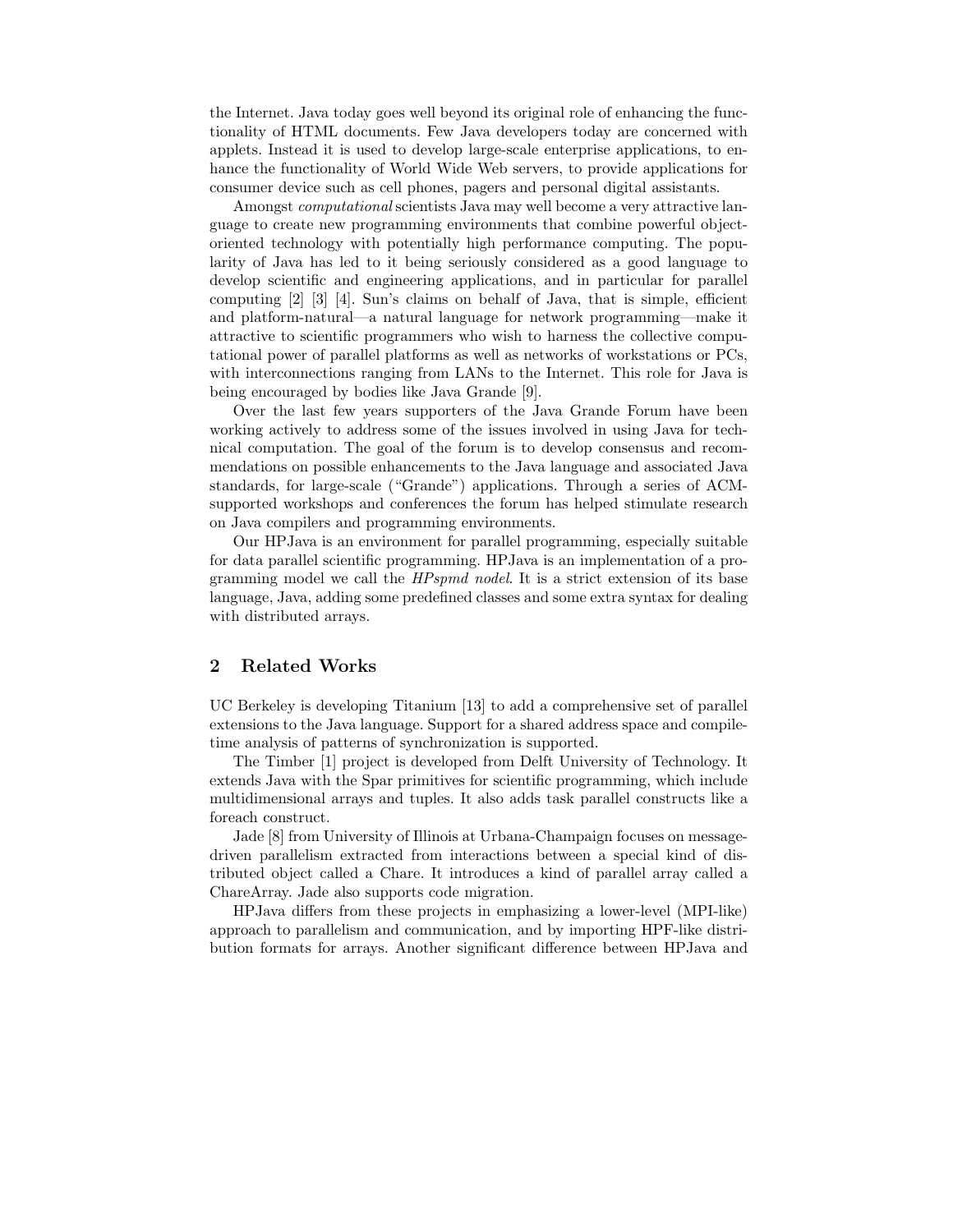```
Procs2 p = new Procs2(P, P);
on(p) {
  Range x = new BlockRange(M, p.dim(0));
  Range y = new BlockRange(N, p.dim(1));
  float [[-,-]] a = new float [[x, y]], b = new float [[x, y]],c = new float [[x, y]];
  ... initialize values in 'a', 'b'
  overall(i = x for :)overall(i = y for :)c [i, j] = a [i, j] + b [i, j] ;
}
```
Fig. 1. A parallel matrix addition.

the other systems mentioned above is that HPJava translates to Java byte codes, relying on clusters of conventional JVMs for execution. The systems mentioned above typically translate to C or C++. While HPJava may pay some price in performance for this approach, it tends to be more fully compliant with the standard Java platform.

## 3 Features of HPJava

HPJava is a strict extension of its base language, Java, adding some predefined classes and some extra syntax for dealing with distributed arrays. HPJava is thus an environment for parallel programming, especially suitable for data parallel scientific programming. An HPJava program can freely invoke any existing Java classes without restrictions because it incorporates all of Java as a subset.

Figure 1 is a simple HPJava program. It illustrates creation of distributed arrays, and access to their elements. An HPJava program is started concurrently in some set of processes that are named through grids objects. The class Procs2 is a standard library class, and represents a two dimensional grid of processes. During the creation of  $p$ ,  $P$  by  $P$  processes are selected from the *active process* group. The Procs2 class extends the special base class Group which represents a group of processes and has a privileged status in the HPJava language. An object that inherits this class can be used in various special places. For example, it can be used to parameterize an on construct. The on(p) construct is a new control construct specifying that the enclosed actions are performed only by processes in group p.

The distributed array is the most important feature HPJava adds to Java. A distributed array is a collective array shared by a number of processes. Like an ordinary array, a distributed array has some index space and stores a collection of elements of fixed type. The type signature of an r-dimensional distributed array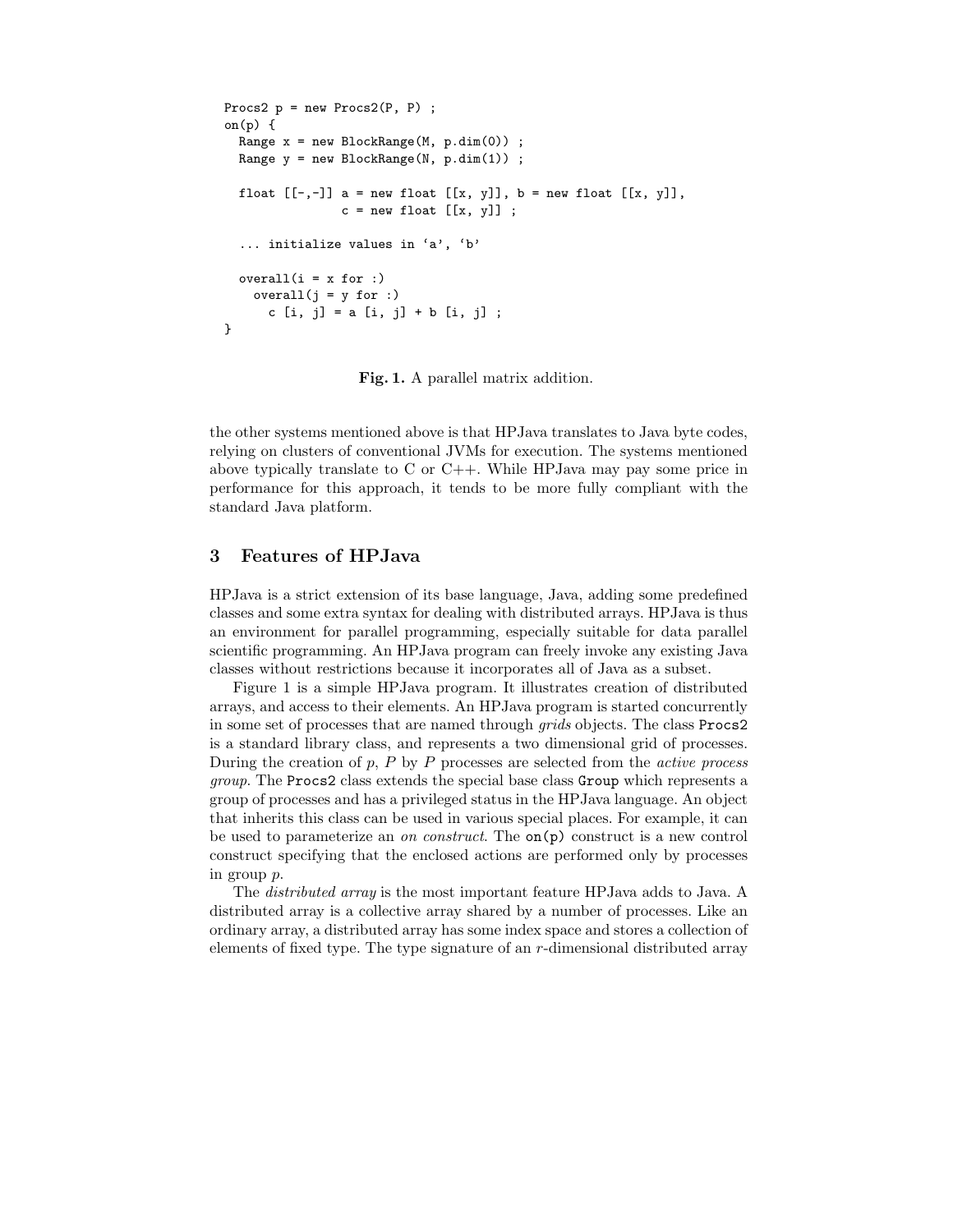involves double brackets surrounding  $r$  comma-separated slots. A hyphen in one of these slots indicates the dimension is distributed. Asterisks are also allowed in these slots, specifying that some dimensions of the array are not to be distributed, i.e. they are "sequential" dimensions (if all dimensions have asterisks, the array is actually an ordinary, non-distributed, Fortran-like, multidimensional array—a valuable addition to Java in its own right, as many people have noted [11, 12]).

In HPJava the subscripts in distributed array element references must normally be distributed indexes (the only exceptions to this rule are subscripts in sequential dimensions, and subscripts in arrays with ghost regions, discussed later). The indexes must be in the distributed range associated with the array dimension. This strict requirement ensures that referenced array elements are held by the process that references them.

The variables  $a, b$ , and  $c$  are all distributed array variables. The creation expressions on the right hand side of the initializers specify that the arrays here all have ranges x and y—they are all M by N arrays, block-distributed over p. We see that mapping of distributed arrays in HPJava is described in terms of the two special classes Group and Range.

The Range is another special class with privileged status. It represents an integer interval  $0,..., N - 1$ , distributed somehow over a *process dimension* (a dimension or axis of a grid like  $p$ ). BlockRange is a particular subclass of Range. The arguments in the constructor of BlockRange represent the total size of the range and the target process dimension. Thus,  $x$  has  $M$  elements distributed over first dimension of  $p$  and  $y$  has  $N$  elements distributed over second dimension of  $p$ .



Fig. 2. The HPJava Range hierarchy

HPJava defines a class hierarchy of different kinds of range object (Figure 2). Each subclass represents a different kind of distribution format for an array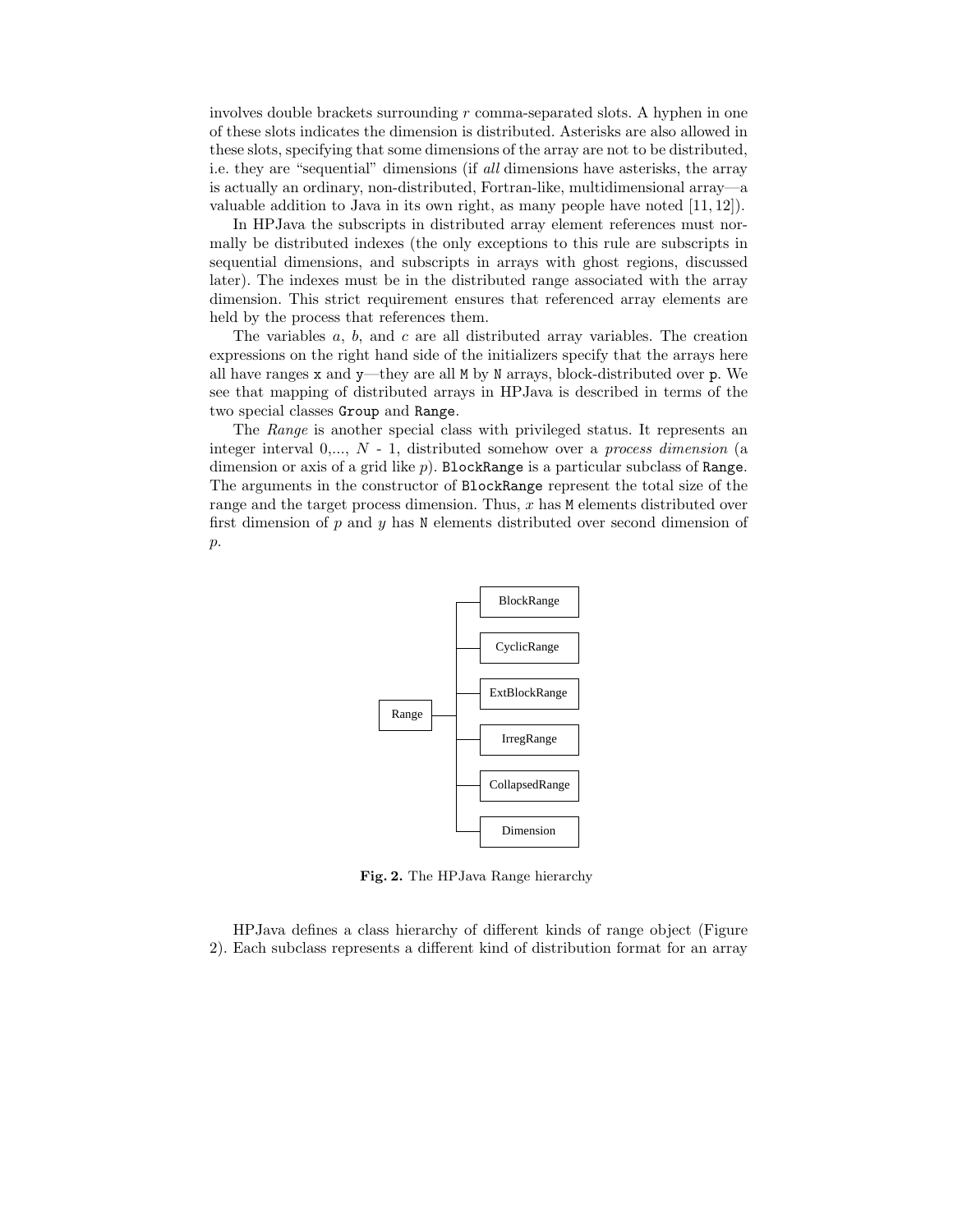dimension. The simplest distribution format is collapsed (sequential) format in which the whole of the array dimension is mapped to the local process. Other distribution formats (motivated by High Performance Fortran) include regular block decomposition, and simple cyclic decomposition. In these cases the index range (thus array dimension) is distributed over one of the dimensions of the process grid defined by the group object. All ranges must be distributed over different dimensions of this grid, and if a particular dimension of the grid is targeted by none of the ranges, the array is said to be replicated in that dimension<sup>5</sup>. Some of the range classes allow *ghost extensions* to support stencil-based computations.

A second new control construct, overall, implements a distributed parallel loop. It shares some characteristics of the forall construct of HPF. The symbols i and j scoped by these constructs are called *distributed indexes*. The indexes iterate over all locations (selected here by the degenerate interval ":") of ranges x and y.

HPJava also supports Fortran-like array sections. An array section expression has a similar syntax to a distributed array element reference, but uses double brackets. It yields a reference to a new array containing a subset of the elements of the parent array. Those elements can be accessed either through the parent array or through the array section—HPJava sections behave something like array pointers in Fortran, which can reference an arbitrary regular section of a target array. As in Fortran, subscripts in section expressions can be index triplets. HPJava also has built-in ideas of subranges and restricted groups. These describe the range and distribution group of sections, and can be also used in array constructors on the same footing as the ranges and grids introduced earlier. They allow HPJava arrays to reproduce any mapping allowed by the ALIGN directive of HPF.

## 4 Usage of high-level communication library

In this section we discuss extra syntax and usage of high-level communication library in HPJava programs. Two characteristic collective communication methods remap() and writeHalo() are described as examples.

The general purpose matrix multiplication routine (Figure 3) has two temporary arrays ta, tb with the desired distributed format. This program is also using information which is defined for any distributed array: grp() to fetch the distribution group and  $\text{rng}()$  to fetch the index ranges.

This example relies on a high-level Adlib communication schedule that deals explicitly with distributed arrays; the remap() method. The remap() operation can be applied to various ranks and type of array. Any section of an array with any allowed distribution format can be used. Supported element types include

<sup>5</sup> So there is no direct relation between the array rank and the dimension of the process grid: collapsed ranges means the array rank can be higher; replication allows it to be lower.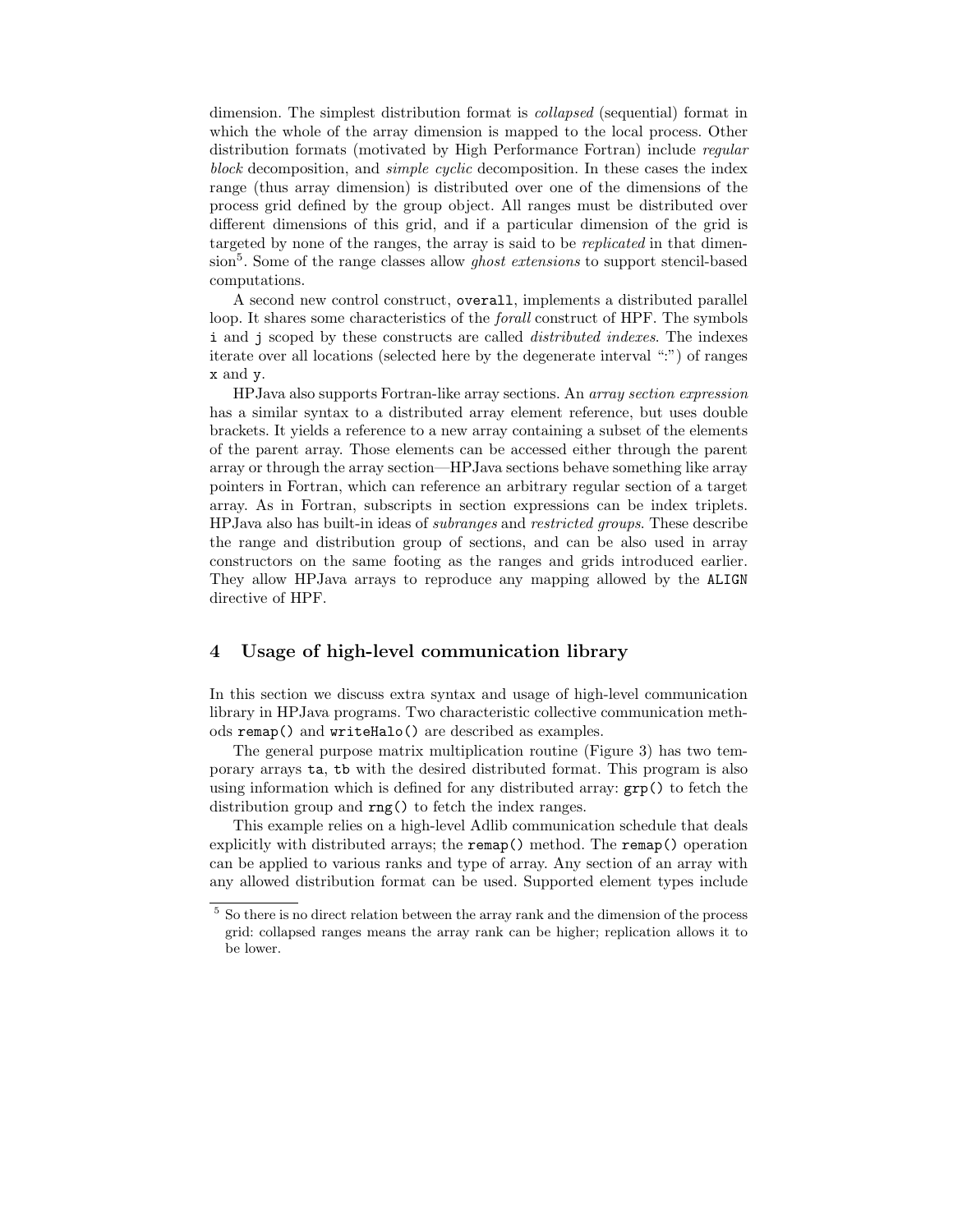```
public void matmul(float [[-,-]] c, float [[-,-]] a, float [[-,-]] b) {
  Group2 p = c.grp();
  Range x = c.rng(0); Range y = c.rng(1);
  int N = a.rng(1).size();
  float [[-, *]] ta = new float [[x, N]] on p;
  float [[*,-]] tb = new float [[N, y]] on p;
  Adlib.remap(ta, a);
  Adlib.remap(tb, b);
  on(p)
    overall(i = x for : )overall(j = y for : ) {
        float sum = 0;
        for(int k = 0; k < N; k^{++})
          sum += ta [i, k] * tb [k, j];
        c[i, j] = sum;}
}
```
Fig. 3. A general Matrix multiplication in HPJava.

Java primitive and Object type. A general API for the remap function is

```
void remap (T [[]] dst, T [[]] src) ;
void remap (T [[-]] dst, T [[-]] src) ;
void remap (T [[-,-]] \text{dst}, T [[-,-]] \text{src});
...
```
where T is a Java primitive or Object type. The arguments here are zerodimensional, one-dimensional, two-dimensional, and so on. We will often summarize these in the shorthand interface:

```
void remap (T # dst, T # src) ;
```
where the signature T # means any distributed array with elements of type T (This syntax is not supported by the current HPJava compiler, but it supports method signatures of this generic kind in externally implemented libraries—ie. libraries implemented in standard Java. This more concise signature does not incorporate the constraint that dst and src have the same rank—that has to be tested at run-time.)

As another example, Figure 4 is a HPJava program for the Laplace program that uses ghost regions. It illustrates the use the library class ExtBlockRange to create arrays with ghost extensions. In this case, the extensions are of width 1 on either side of the locally held "physical" segment. Figure 5 illustrates this situation.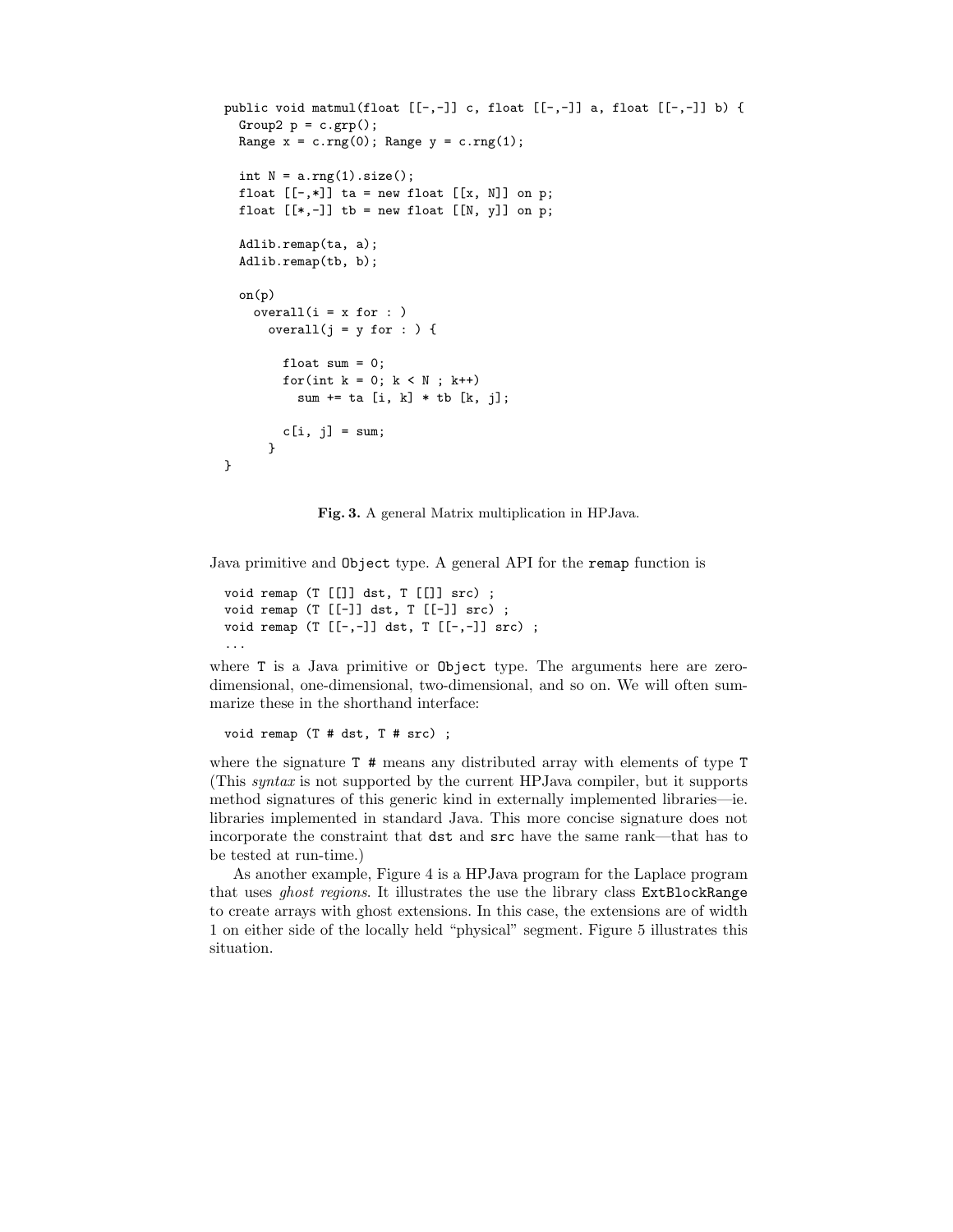```
Procs2 p = new Procs2(P, P);
on(p) {
  Range x = new ExtBlockRange(M, p.dim(0), 1);
  Range y = new ExtBlockRange(N, p.dim(1), 1);
  float [[-,-]] a = new float [[x, y]] ;
  ... initialize edge values in 'a'
  float [[-,-]] b = new float [[x, y]], r = new float [[x, y]];
  do {
    Adlib.writeHalo(a) ;
    overall(i = x for 1 : N - 2)
      overall(j = y for 1 : N - 2) {
        float newA = 0.25 * (a[i - 1, j] + a[i + 1, j] +a[i, j - 1] + a[i, j + 1];
        r[i,j] = Math.abs(newA - a[i,j]);
        b[i,j] = newA;}
    HPutil.copy(a,b) ; // Jacobi relaxation.
  } while(Adlib.maxval(r) > EPS);
}
```
Fig. 4. Solution of Laplace equation by Jacobi relaxation.

From the point of view of this paper the most important feature of this example is the appearance of the function Adlib.writeHalo(). This is a *collective* communication operation. This particular one is used to fill the ghost cells or overlap regions surrounding the "physical segment" of a distributed array. A call to a collective operation must be invoked simultaneously by all members of some active process group (which may or may not be the entire set of processes executing the program). The effect of writeHalo is to overwrite the ghost region with values from processes holding the corresponding elements in their physical segments. Figure 6 illustrates the effect of executing the writeHalo function. More general forms of writeHalo may specify that only a subset of the available ghost area is to be updated, or may select cyclic wraparound for updating ghost cells at the extreme ends of the array.

If an array has ghost regions the rule that the subscripts must be simple distributed indices is relaxed; *shifted indices*, including a positive or negative integer offset, allow access to elements at locations neighboring the one defined by the overall index.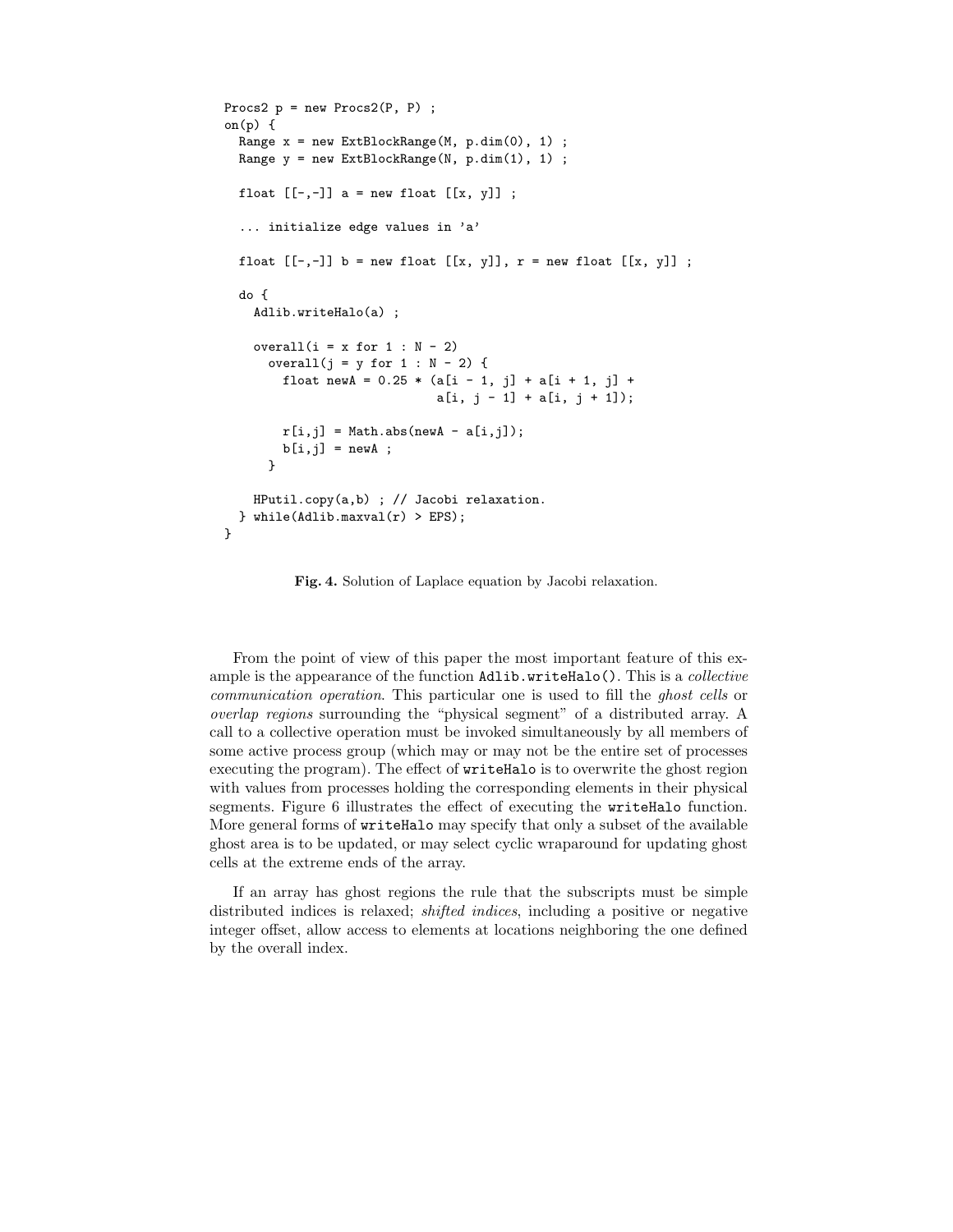

Fig. 5. Example of a distributed array with ghost regions.



Fig. 6. Illustration of the effect of executing the writeHalo function.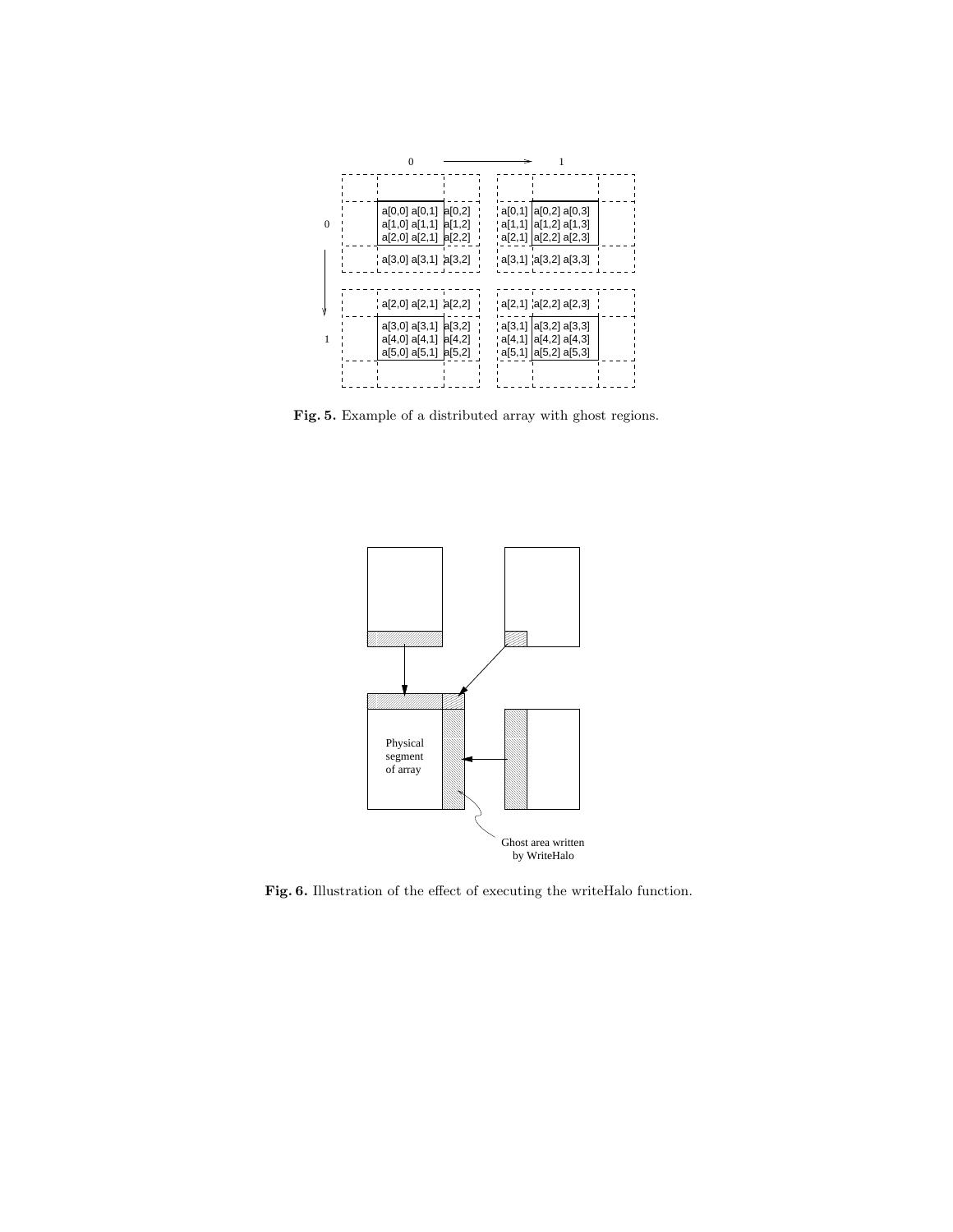We will discuss implementation issues of high-level communication libraries in following section.

### 5 Implementation of Collectives

In this section we will discuss Java implementation of the Adlib collective operations. For illustration we concentrate on the important Remap operation. Although it is a powerful and general operation, it is actually one of the more simple collectives to implement in the HPJava framework.

General algorithms for this primitive have been described by other authors in the past. For example it is essentially equivalent to the operation called Regular\_Section\_Copy\_Sched in [5]. In this section we want to illustrate how this kind of operation can be implemented in term of the particular Range and Group classes of HPJava, complemented by suitable set of messaging primitives.

All collective operations in the library are based on communication schedule objects. Each kind of operation has an associated class of schedules. Particular instances of these schedules, involving particular data arrays and other parameters, are created by the class constructors. Executing a schedule initiates the communications required to effect the operation. A single schedule may be executed many times, repeating the same communication pattern. In this way, especially for iterative programs, the cost of computations and negotiations involved in constructing a schedule can often be amortized over many executions. This pattern was pioneered in the CHAOS/PARTI libraries [7]. If a communication pattern is to be executed only once, simple wrapper functions are made available to construct a schedule, execute it, then destroy it. The overhead of creating the schedule is essentially unavoidable, because even in the single-use case individual data movements generally have to be sorted and aggregated, for efficiency. The data structures for this are just those associated with schedule construction.

Constructor and public method of the remap schedule for distributed arrays of float element can be summarized as follows:

```
class RemapFloat extends Remap {
 public RemapFloat (float # dst, float # src) {...}
 public void execute() {...}
  . . .
}
```
The # notation was explained in previous section.

The remap schedule combines two functionalities: it reorganizes data in the way indicated by the distribution formats of source and destination array. Also, if the destination array has a replicated distribution format, it broadcasts data to all copies of the destination. Here we will concentrate on the former aspect, which is handled by an object of class RemapSkeleton contained in every Remap object.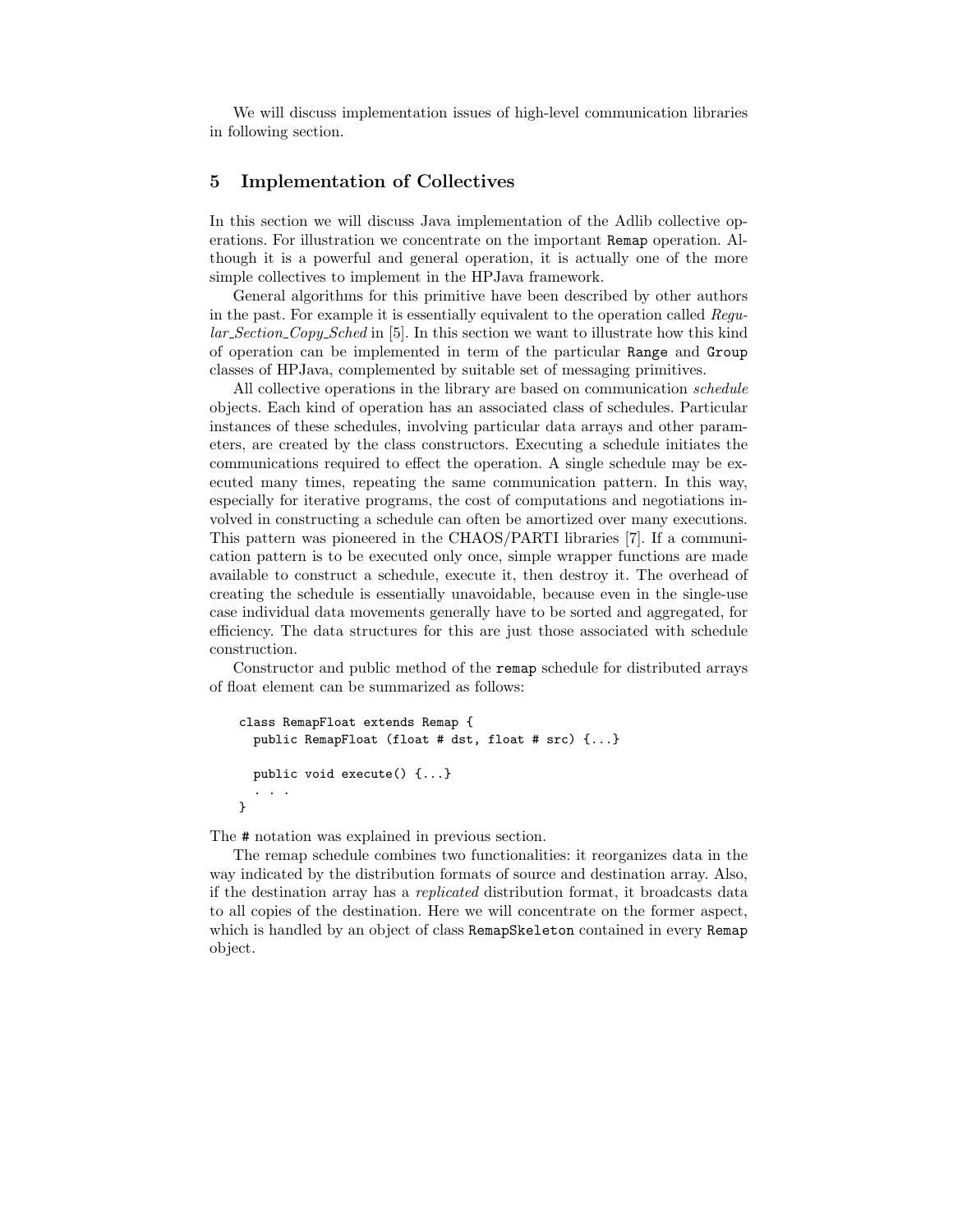public abstract class BlockMessSchedule {

```
BlockMessSchedule(int rank, int elementLen,boolean isObject) { ... }
  void sendReq(int offset, int[] strs, int[] exts, int dstId) \{ \ldots \}void recvReq(int offset, int[] strs, int[] exts, int srcId) \{ \ldots \}void build() { ... }
  void gather() { ... }
  void scatter() { ... }
  ...
}
```
Fig. 7. API of the class BlockMessSchedule

During construction of a RemapSkeleton schedule, all send messages, receive messages, and internal copy operations implied by execution of the schedule are enumerated and stored in light-weight data structures. These messages have to be sorted before sending, for possible message agglomeration, and to ensure a deadlock-free communication schedule. These algorithms, and maintenance of the associated data structures, are dealt with in a base class of RemapSkeleton called BlockMessSchedule. The API for the superclass is outlined in Figure 7. To set-up such a low-level schedule, one makes a series of calls to sendReq and recvReq to define the required messages. Messages are characterized by an offset in some local array segment, and a set of strides and extents parameterizing a multi-dimensional patch of the (flat Java) array. Finally the build() operation does any necessary processing of the message lists. The schedule is executed in a "forward" or "backward" direction by invoking gather() or scatter().

In general Top-level schedules such as Remap, which deal explicitly with distributed arrays, are implemented in terms of some lower-level schedules such as BlockMessSchedule that simply operate on blocks and words of data. These lower-level schedules do not directly depend on the Range and Group classes. The lower level schedules are tabulated in Table 1. Here "words" means contiguous memory blocks of constant (for a given schedule instance) size. "Blocks" means multidimensional  $(r$ -dimensional) local array sections, parameterized by a vector of r extents and a vector of memory strides. The point-to-point schedules are used to implement collective operations that are deterministic in the sense that both sender and receiver have advanced knowledge of all required communications. Hence Remap and other regular communications such as Shift are implemented on top of BlockMessSchedule. The "remote access" schedules are used to implement operations where one side must inform the other end that a communication is needed. These negotiations occur at schedule-construction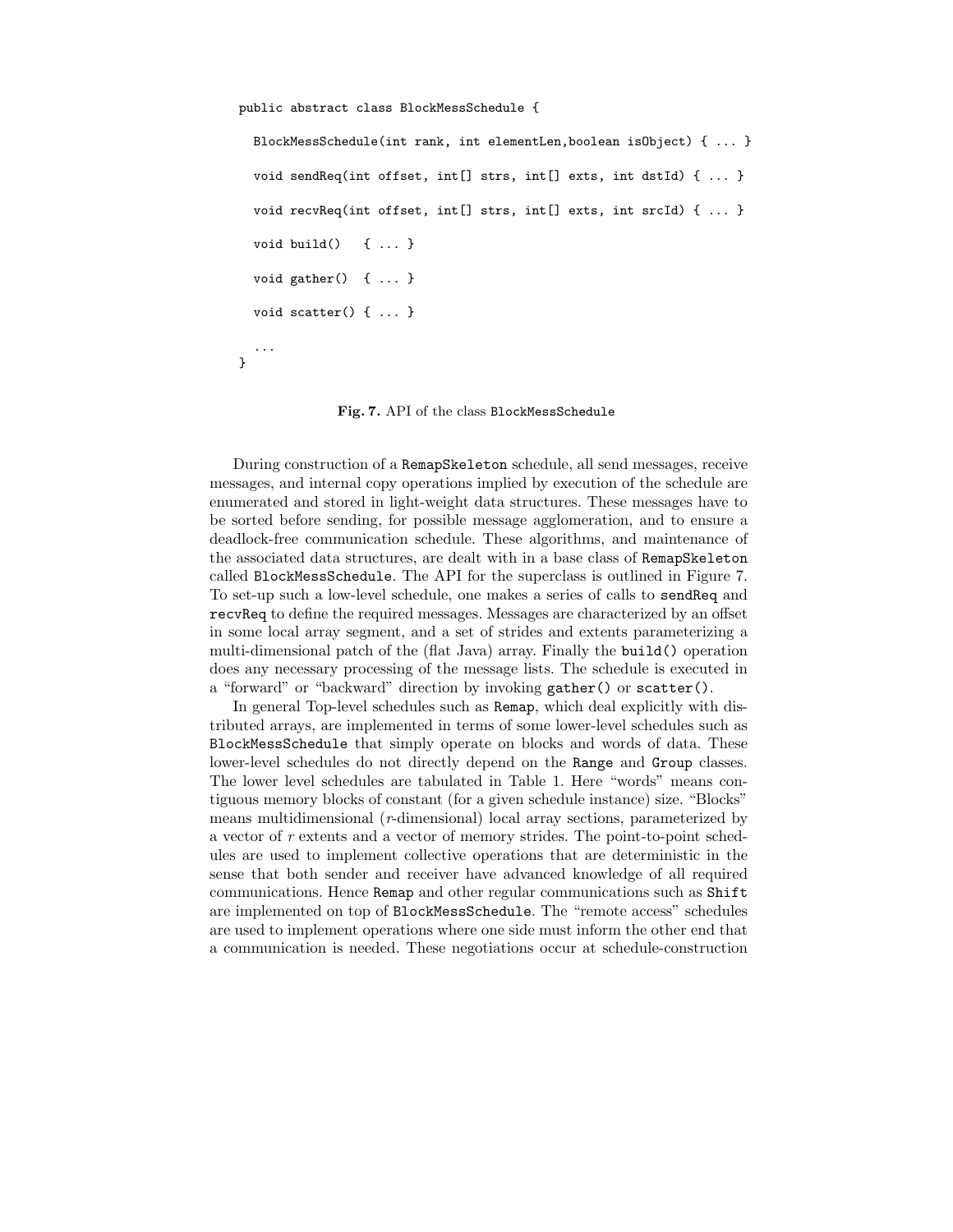| <b>Table 1.</b> Low-level Adlib schedules |
|-------------------------------------------|
|-------------------------------------------|

|                              |               | operations on "words" operations on "blocks" |
|------------------------------|---------------|----------------------------------------------|
| Point-to-point               | MessSchedule  | BlockMessSchedule                            |
| Remote access                | DataSchedule  | BlockDataSchedule                            |
|                              | TreeSchedule  | BlockTreeSchedule                            |
| Tree operations RedxSchedule |               | BlockRedxSchedule                            |
|                              | Redx2Schedule | BlockRedx2Schedule                           |

time. Irregular communication operations such as collective Gather and Scatter are implemented on these schedules. The tree schedules are used for various sorts of broadcast, multicast, synchronization, and reduction.

We will describe in more detail the implementation of the higher-level RemapSkeleton schedule on top of BlockMessSchedule. This provides some insight into the structure HPJava distributed arrays, and the underlying role of the special Range and Group classes.

To produce an implementation of the RemapSkeleton class that works independently of the detailed distribution format of the arrays we rely on virtual functions of the Range class to enumerate the blocks of index values held on each processor. These virtual functions, implemented differently for different distribution formats, encode all important information about those formats. To a large extent the communication code itself is distribution format independent.

The range hierarchy of HPJava was illustrated in Figure 2, and some of the relevant virtual functions are displayed in the API of Figure 8. Most methods optionally take arguments that allow one to specify a contiguous or strided subrange of interest. The Triplet and Block instances represent simple structlike objects holding a few int fields. Those integer files are describing respectively a "triplet" interval, and the strided interval of "global" and "local" subscripts that the distribution format maps to a particular process. In the examples here Triplet is used only to describe a range of process coordinates that a range or subrange is distributed over.

Now the RemapSkeleton communication schedule is built by two methods called sendLoop and recvLoop that enumerate messages to be sent and received respectively. Figure 9 sketches the implementation of sendLoop. This is a recursive function—it implements a multidimensional loop over the rank dimensions of the arrays. It is initially called with  $r = 0$ . An important thing to note is how this function uses the virtual methods on the range objects of the source and destination arrays to enumerate blocks—local and remote—of relevant subranges, and enumerates the messages that must be sent. Figure 10 illustrates the significance of some of the variables in the code. When the offset and all extents and strides of a particular message have been accumulated, the sendReq() method of the base class is invoked. The variables src and dst represent the distributed array arguments. The inquiries  $\text{rng}()$  and  $\text{grp}()$  extract the range and group objects of these arrays.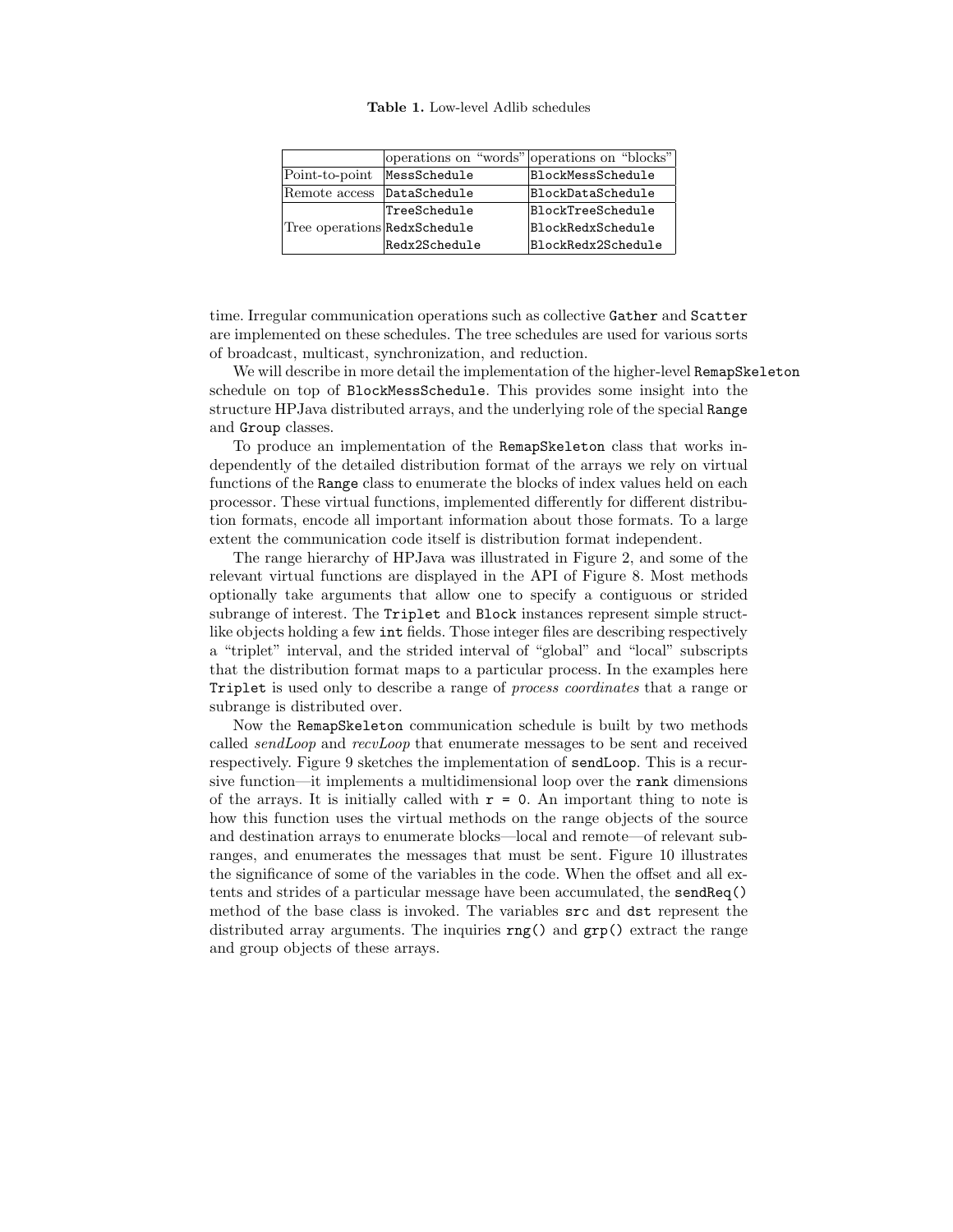```
public abstract class Range {
   public int size() {...}
   public int format() {...}
    ...
   public Block localBlock() {...}
   public Block localBlock(int lo, int hi) {...}
   public Block localBlock(int lo, int hi, int stp) {...}
   public Triplet crds() {...}
   public Block block(int crd) {...}
   public Triplet crds(int lo, int hi) {...}
   public Block block(int crd, int lo, int hi) {...}
   public Triplet crds(int lo, int hi, int stp) {...}
   public Block block(int crd, int lo, int hi, int stp) {...}
    . . .
}
```
Fig. 8. Partial API of the class Range

Not all the schedules of Adlib are as "pure" as Remap. A few, like WriteHalo have built-in dependency on the distribution format of the arrays (the existence of ghost regions in the case of WriteHalo). But they all rely heavily on the methods and inquiries of the Range and Group classes, which abstract the distribution format of arrays. The API of these classes has evolved through  $C_{++}$  and Java versions of Adlib over a long period.

In the HPJava version, the lower-level, underlying schedules like *BlockMessS*chedule (which are not dependent on higher-level ideas like distributed ranges and distributed arrays) are in turn implemented on top of a messaging API, called mpjdev. To deal with preparation of the data and to perform the actual communication, it uses methods of the mpjdev like read(), write(), strGather(), strScatter(), isend(), and irecv().

The write() and strGather() are used for packing the data and read() and strScatter() are used for unpacking the data where two of those methods (read() and write()) are dealing with a contiguous data and the other two (strGather() and strScatter()) are dealing with non-contiguous data. The usage of strGather() is to write a section to the buffer from a multi-dimensional, strided patch of the source array. The behaviour of strScatter() is opposite of strGather(). It reads a section from the buffer into a multi-dimensional, strided patch of the destination array. The isend() and irecv() are used for actual communication.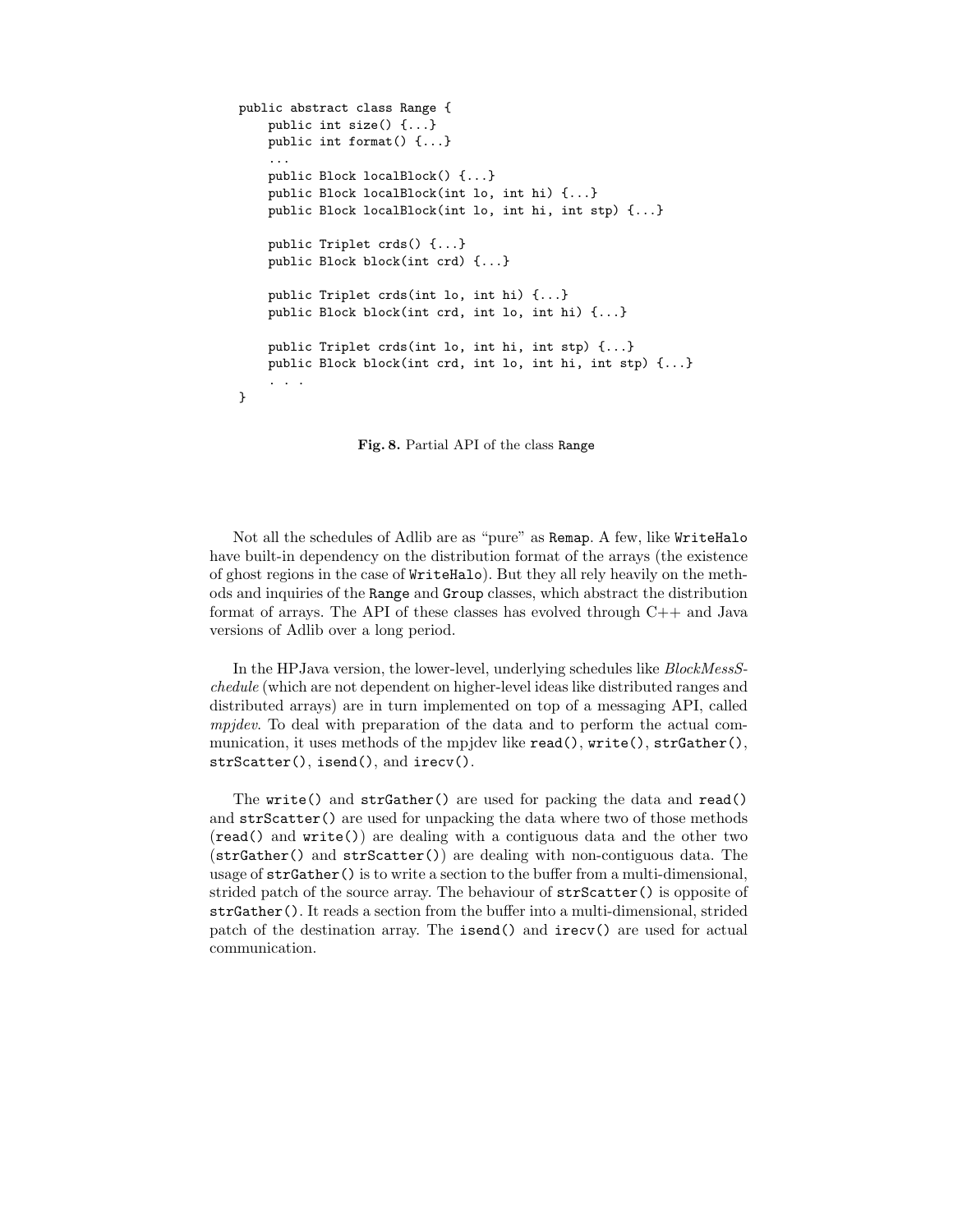```
private void sendLoop(int offset, Group remGrp, int r){
  if(r == rank) {
   sendReq(offset, steps, exts, world.leadId(remGrp));
  } else {
   Block loc = src.rng(r). localBlock();
   int offsetElem = offset + src.str(r) * loc.sub_bas;int step = src.str(r) * loc.sub_stp;Range rng = dst.rng(r);
   Triplet crds = rng.crds(loc.glb_lo, loc.glb_hi, loc.glb_stp);
   for (int i = 0, crd = crds.lo; i < crds.count; i++, crd += crds.stp){
     Block rem = rng.block3(crd, loc.glb_lo, loc.glb_hi, loc.glb_stp);
      exts[r] = rem.count;steps[r] = step * rem.glb_stp;
      sendLoop(offsetElem + step * rem.glb_lo,
              remGrp.restrict(rng.dim(), crd),
              r + 1) ;
   }
 }
}
```
Fig. 9. sendLoop method for Remap

### 6 Collective Communications

In the previous section we described the Adlib communication implementation issues with a characteristic collective operation example, remap(). In this section we will overview functionalities of all collective operations in Adlib. The Adlib has three main families of collective operation: regular communications, reduction operations, and irregular communications. We discuss usage and high-level API overview of Adlib methods.

#### 6.1 Regular Collective Communications

We already described two characteristic example of the regular communications, remap() and writeHalo(), in depth. In this section we describe other regular collective communications.

The method shift() is a communication schedule for shifting the elements of a distributed array along one of its dimensions, placing the result in another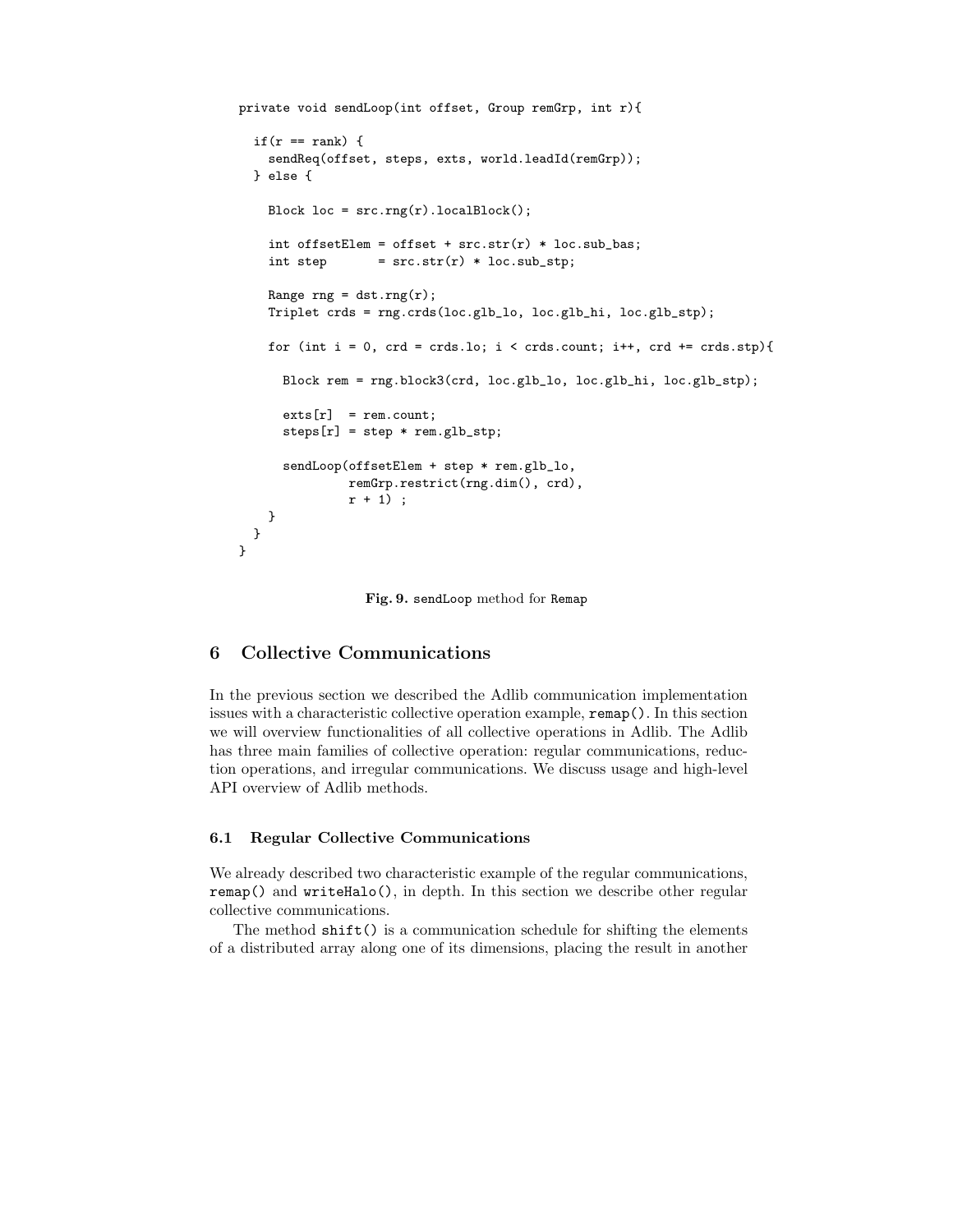

Fig. 10. Illustration of sendLoop operation for remap

array. In general we have the signatures:

void shift( $T$  [[-]] destination,  $T$  [[-]] source, int shiftAmount)

and

#### void shift( $T$  # destination,  $T$  # source, int shiftAmount, int dimension)

where the variable  $T$  runs over all primitive types and Object, and the notation  $T$   $\#$  means a multiarray of arbitrary rank, with elements of type  $T$ . The first form applies only for one dimensional multiarrays. The second form applies to multiarrays of any rank. The shiftAmount argument, which may be negative, specifies the amount and direction of the shift. In the second form the dimension argument is in the range  $0, \ldots, R-1$  where R is the rank of the arrays: it selects the array dimension in which the shift occurs. The source and destination arrays must have the same shape, and they must also be *identically aligned*. By design, shift() implements a simpler pattern of communication than general remap(). The alignment relation allows for a more efficient implementation. The library incorporates runtime checks on alignment relations between arguments, where these are required.

The shift() operation does not copy values from source that would go past the edge of destination, and at the other extreme of the range elements of destination that are not targetted by elements from source are unchanged from their input value. The related operation cshift() is essentially identical to shift() except that it implements a circular shift, rather than an "edge-off" shift.

#### 6.2 Reductions

Reduction operations take one or more distributed arrays as input. They combine the elements to produce one or more scalar values, or arrays of lower rank.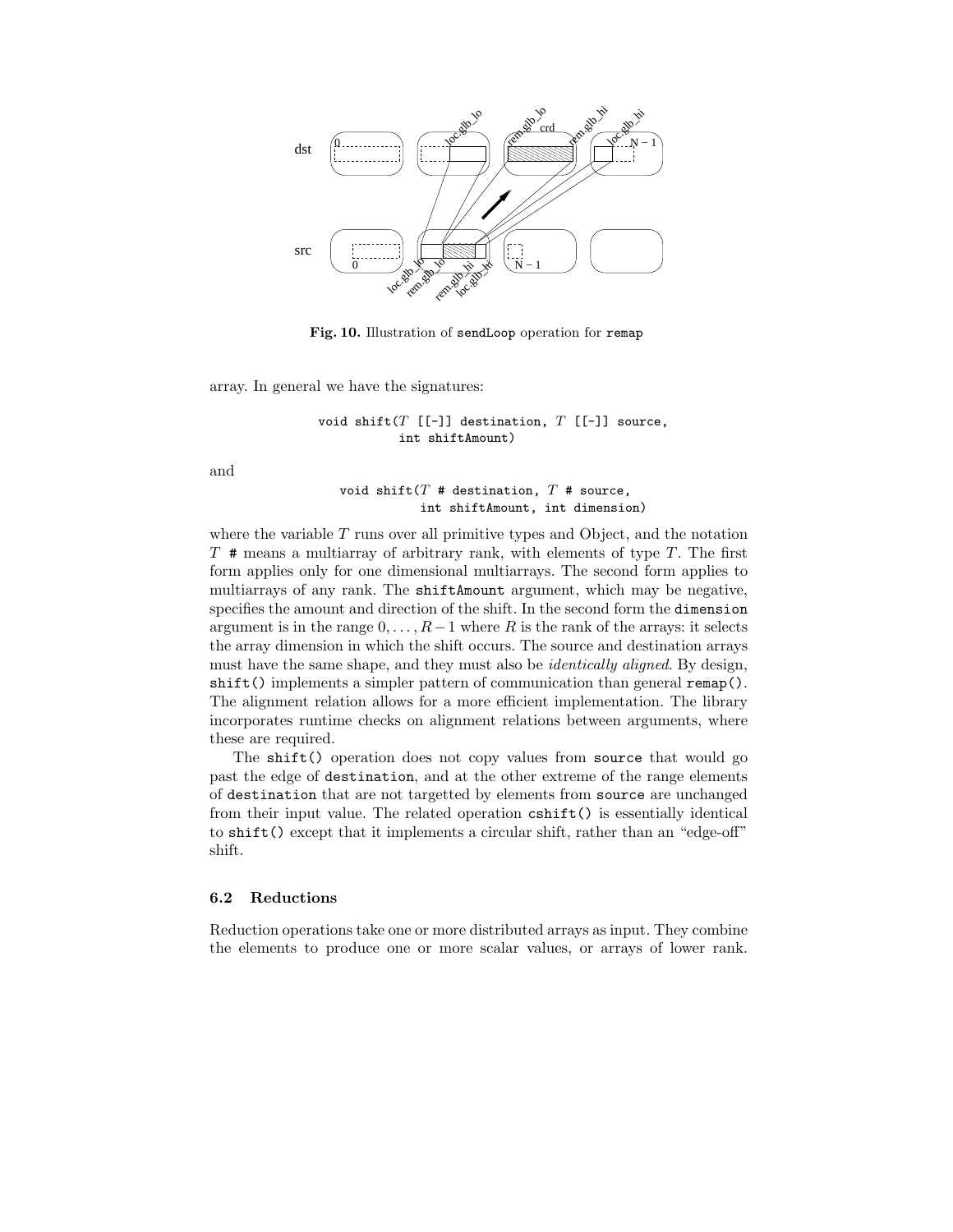Adlib provides a large set of reduction operations, supporting the many kinds of reduction available as "intrinsic functions" in Fortran. Here we mention only a few of the simplest reductions. One difference between reduction operations and other collective operations is reduction operations do not support Java Object type.

The maxval() operation simply returns the maximum of all elements of an array. It has prototypes

 $t$  maxval  $(t \# a)$ 

where  $t$  now runs over all Java numeric types—that is, all Java primitive types except boolean. The result is broadcast to the active process group, and returned by the function. Other reduction operations with similar interfaces are minval(), sum() and product(). Of these minval() is minimum value, sum() adds the elements of a in an unspecified order, and product() multiplies them.

The boolean reductions:

boolean any (boolean # a) boolean all (boolean # a) int count (boolean # a)

behave in a similar way. The method any() returns true if any element of a is true. The method all() returns true if all elements of a are true. The method count() returns a count of the number of true elements in a.

#### 6.3 Irregular Collective Communications

Adlib has some support for irregular communications in the form of collective gather() and scatter() operations. The simplest form of the gather operation for one-dimensional arrays has prototypes

void gather(T  $[-]$ ] destination, T  $[-]$ ] source, int  $[-]$ ] subscripts);

The subscripts array should have the same shape as, and be aligned with, the destination array. In pseudocode, the gather operation is equivalent to

for all i in  $\{0, \ldots, N-1\}$  in parallel do destination  $[i]$  = source [subscripts  $[i]$ ];

where  $N$  is the size of the destination (and subscripts) array. If we are implementing a parallel algorithm that involves a stage like

for all  $i$  in  $\{0, \ldots, N-1\}$  in parallel do a  $[i] = b$   $[fun(i)]$ ;

where fun is an arbitrary function, it can be expressed in HPJava as

```
int [[-]] tmp = new int [[x]] on p;
on(p)
 overall(i = x for :)tmp [i] = fun(i);
```
Adlib.gather(a, b, tmp) ;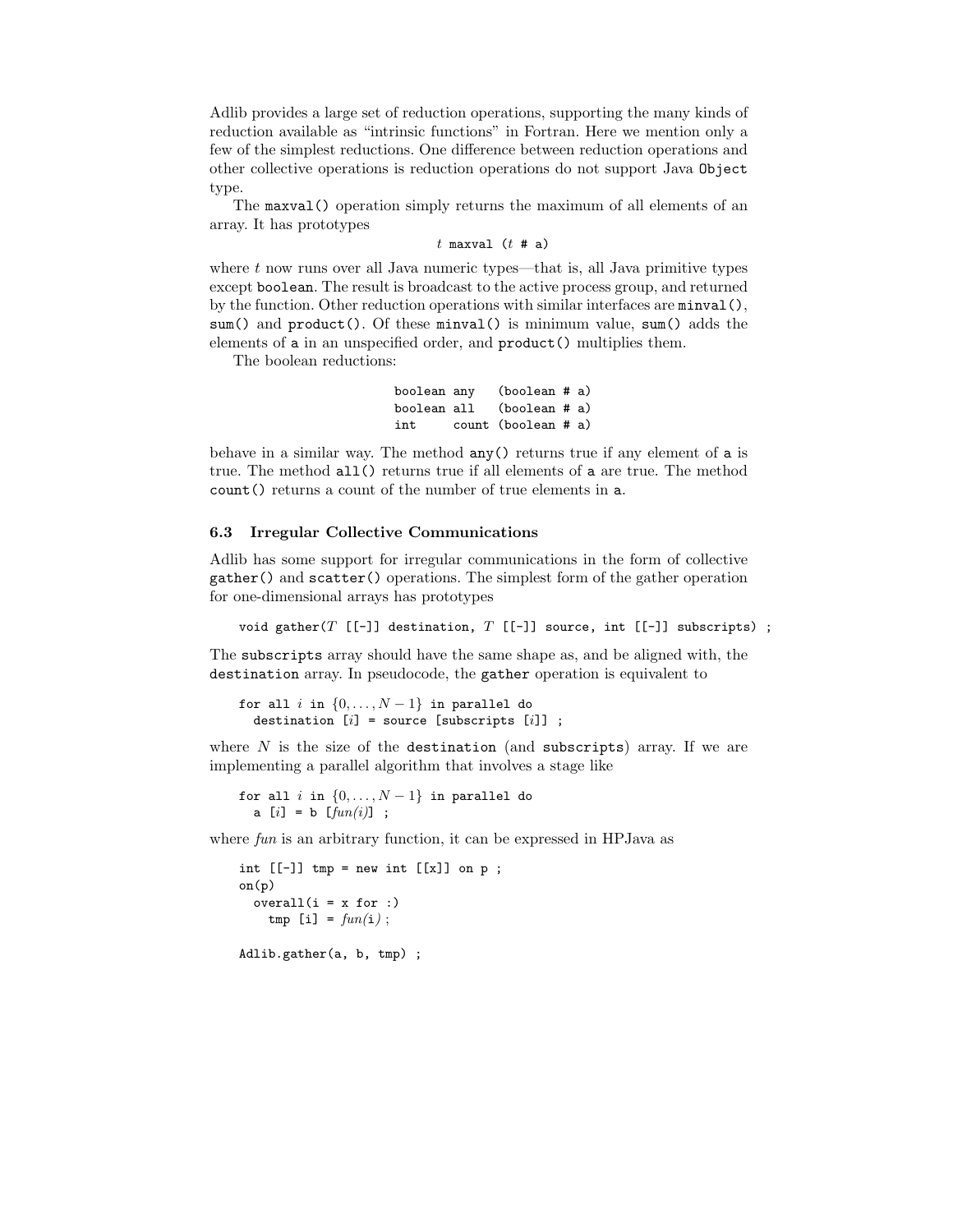where  $p$  and  $x$  are the distribution group and range of  $a$ . The source array may have a completely unrelated mapping.

## 7 Application of HPJava

The multigrid method [6] is a fast algorithm for solution of linear and nonlinear problems. It uses a hierarchy or stack of grids of different granularity (typically with a geometric progression of grid-spacings, increasing by a factor of two up from finest to coarsest grid). Applied to a basic relaxation method, for example, multigrid hugely accelerates elimination of the residual by restricting a smoothed version of the error term to a coarser grid, computing a correction term on the coarse grid, then interpolating this term back to the original fine grid. Because computation of the correction term on the fine grid can itself be handled as a relaxation problem, the strategy can be applied recursively all the way up the stack of grids.

The experiments were performed on the SP3 installation at Florida State University. The system environment for SP3 runs were as follows:

- System: IBM SP3 supercomputing system with AIX 4.3.3 operating system and 42 nodes.
- CPU: A node has Four processors (Power3 375 MHz) and 2 gigabytes of shared memory.
- Network MPI Settings: Shared "css0" adapter with User Space(US) communication mode.
- Java VM: IBM 's JIT
- Java Compiler: IBM J2RE 1.3.1

For best performance, all sequential and parallel Fortran and Java codes were compiled using -O5 or -O3 with -qhot or -O (i.e. maximum optimization) flag.

First we present some results for the computational kernel of the multigrid code, namely unaccelerated red-black relaxation algorithm. Figure 11 gives our results for this kernel on a 512 by 512 matrix. The results are encouraging. The HPJava version scales well, and eventually comes quite close to the HPF code (absolute megaflop performances are modest, but this feature was observed for all our codes, and seems to be a property of the hardware).

The flat lines at the bottom of the graph give the sequential Java and Fortran performances, for orientation. We did not use any auto parallelization feature here. Corresponding results for the complete multigrid code are given in Figure 12. The results here are not as good as for simple red-black relaxation-both HPJava speed relative to HPF, and the parallel speedup of HPF and HPJava are less satisfactory.

The poor performance of HPJava relative to Fortran in this case can be attributed largely to the naive nature of the translation scheme used by the current HPJava system. The overheads are especially significant when there are many very tight overall constructs (with short bodies). Experiments done elsewhere [10] leads us to believe these overheads can be reduced by straightforward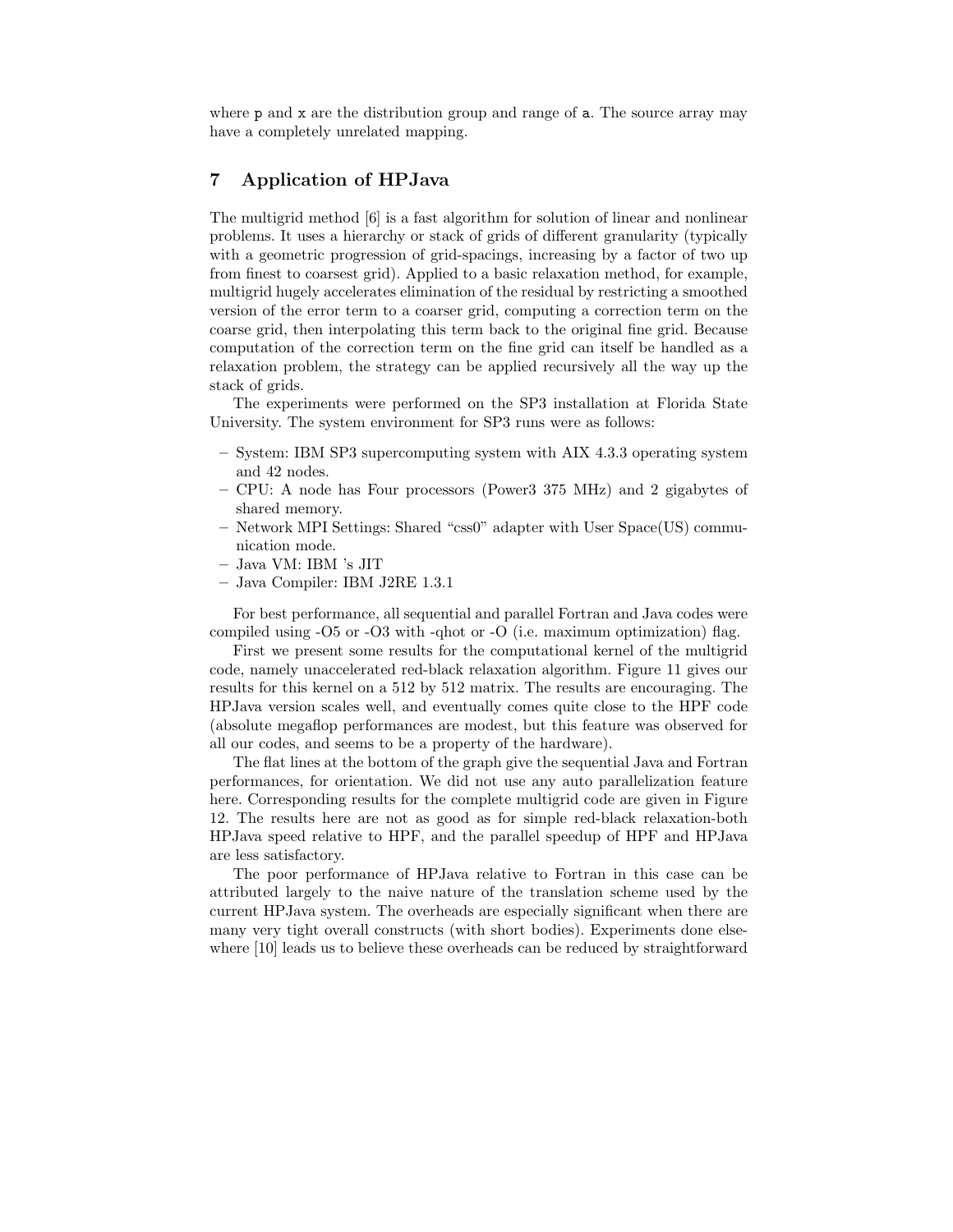

Fig. 11. Laplace Equation with Size of  $512^2$ .



Fig. 12. Multigrid solver with size of  $512^2$ .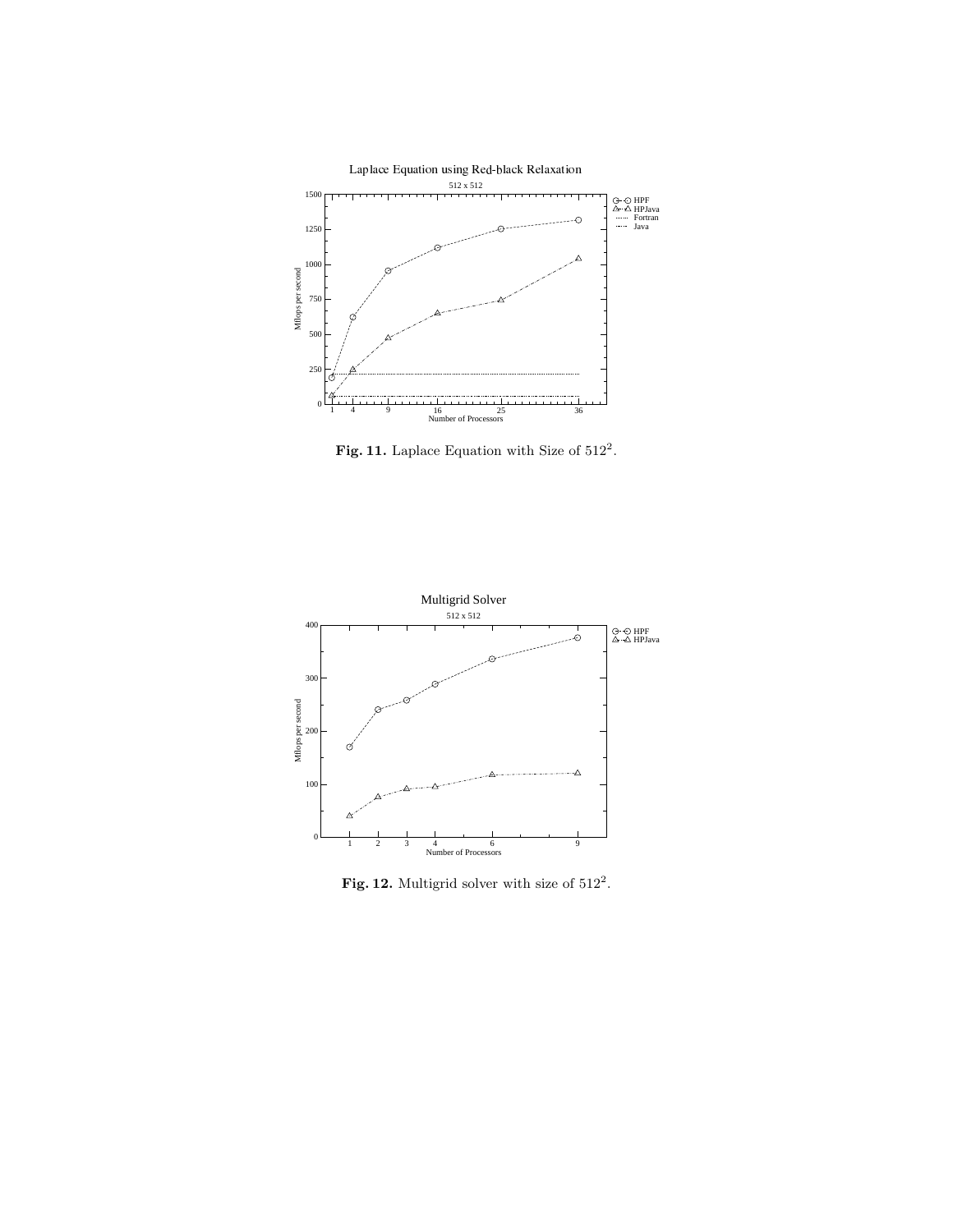optimization strategies which, however, are not yet incorporated in our sourceto-source translator.

The modest parallel speedup of both HPJava and HPF is due to communication overheads. The fact that HPJava and HPF have similar scaling behavior, while absolute performance of HPJava is lower, suggests the communication library of HPJava is slower than the communications of the native SP3 HPF (otherwise the performance gap would close for larger numbers of processors). This is not too surprising because Adlib is built on top of a portability layer called mpjdev, which is in turn layered on MPI. We assume the SP3 HPF is more carefully optimized for the hardware. Of course the lower layers of Adlib could be ported to exploit low-level features of the hardware.

### 8 HPJava with GUI

In this section we will illustrate how our HPJava can be used with a Java graphical user interface. The Java multithreaded implementation of mpjdev makes it possible for HPJava to cooperate with Java AWT. We ported the mpjdev layer to communicate between the threads of a single Java Virtual Machine . The threads cooperate in solving a problem by communicating through our communication library, Adlib, with pure Java version of the mpjdev. By adding pure Java version of the mpjdev to the Adlib communication library, it gives us the possibility to use the Java AWT and other Java graphical packages to support a GUI and visualize graphical output of the parallel application. Visualization of the collected data is a critical element in providing developers or educators with the needed insight into the system under study.



Fig. 13. A 2 dimensional inviscid flow simulation.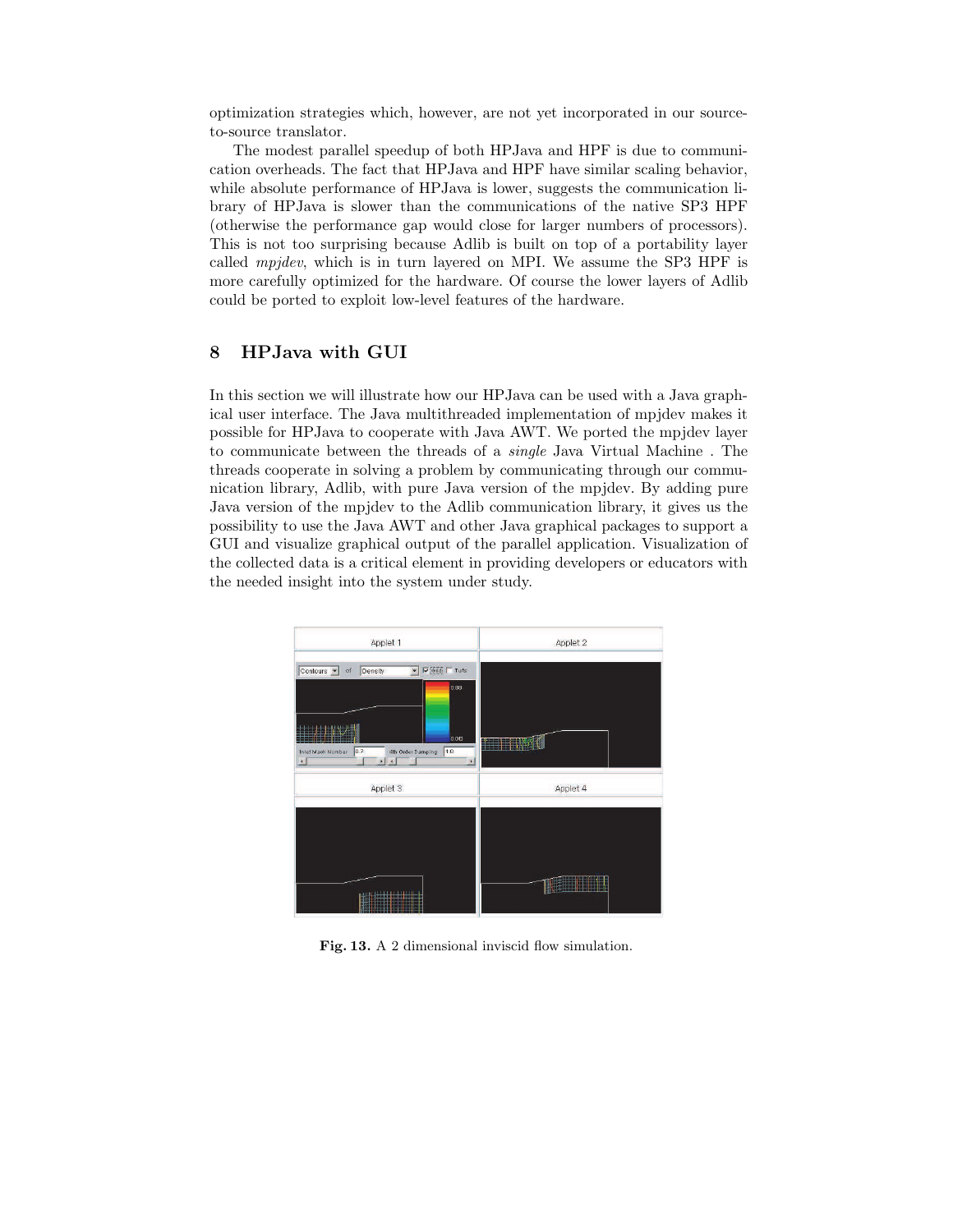For test and demonstration of multithreaded version of mpjdev, we implemented computational fluid dynamics (CFD) code using HPJava which simulates 2 dimensional inviscid flow through an axisymmetric nozzle(Figure 13). The simulation yields contour plots of all flow variables, including velocity components, pressure, Mach number, density and entropy, and temperature. The plots show the location of any shock wave that would reside in the nozzle. Also, the code finds the steady state solution to the 2 dimensional Euler equations, seen below.

$$
\frac{\partial U}{\partial t} + \frac{\partial E}{\partial x} + \frac{\partial F}{\partial y} = \alpha H \tag{1}
$$

Here 
$$
U = \begin{pmatrix} \rho \\ \rho u \\ \rho v \\ e_t \end{pmatrix}
$$
,  $E = \begin{pmatrix} \rho u \\ \rho u^2 + p \\ \rho uv \\ (e_t + p)u \end{pmatrix}$ , and  $F = \begin{pmatrix} \rho v \\ \rho uv \\ \rho v^2 + p \\ (e_t + p)v \end{pmatrix}$ .

The source vector  $H$  is zero for this case.

The demo consists of 4 independent Java applets communicating through the Adlib communication library which is layered on top of mpjdev. Applet 1 is handling all events and broadcasting control variables to other applets. Each applet has the responsibility to draw its own portion of the data set into the screen, as we can see in the figure. That this demo also illustrates usage of Java object in our communication library. We are using writeHalo() method to communicate Java class object between threads.

This unusual interpretation of parallel computing, in which several applets in a single Web browser cooperate on a scientific computation, is for demonstration purpose only. The HPJava simulation code can also be run on a collection of virtual machines distributed across heterogeneous platforms like the native MPI of MPICH, SunHPC-MPI, and IBM POE.

You can view this demonstration and source code at

http://www.hpjava.org/demo.html

## 9 Conclusions and Future Work

We have explored enabling parallel, high-performance computation-in particular development of scientific software in the network-aware programming language, Java. Traditionally, this kind of computing was done in Fortran. Arguably, Fortran is becoming a marginalized language, with limited economic incentive for vendors to produce modern development environments, optimizing compilers for new hardware, or other kinds of associated software expected by today's programmers. Java looks like a promising alternative for the future.

We have discussed in detail the design and development of high-level library for HPJava-this is essentially communication library. The Adlib API is presented as high-level communication library. This API is intended as an example of an application level communication library suitable for data parallel programming in Java. This library fully supports Java object types, as part of the basic